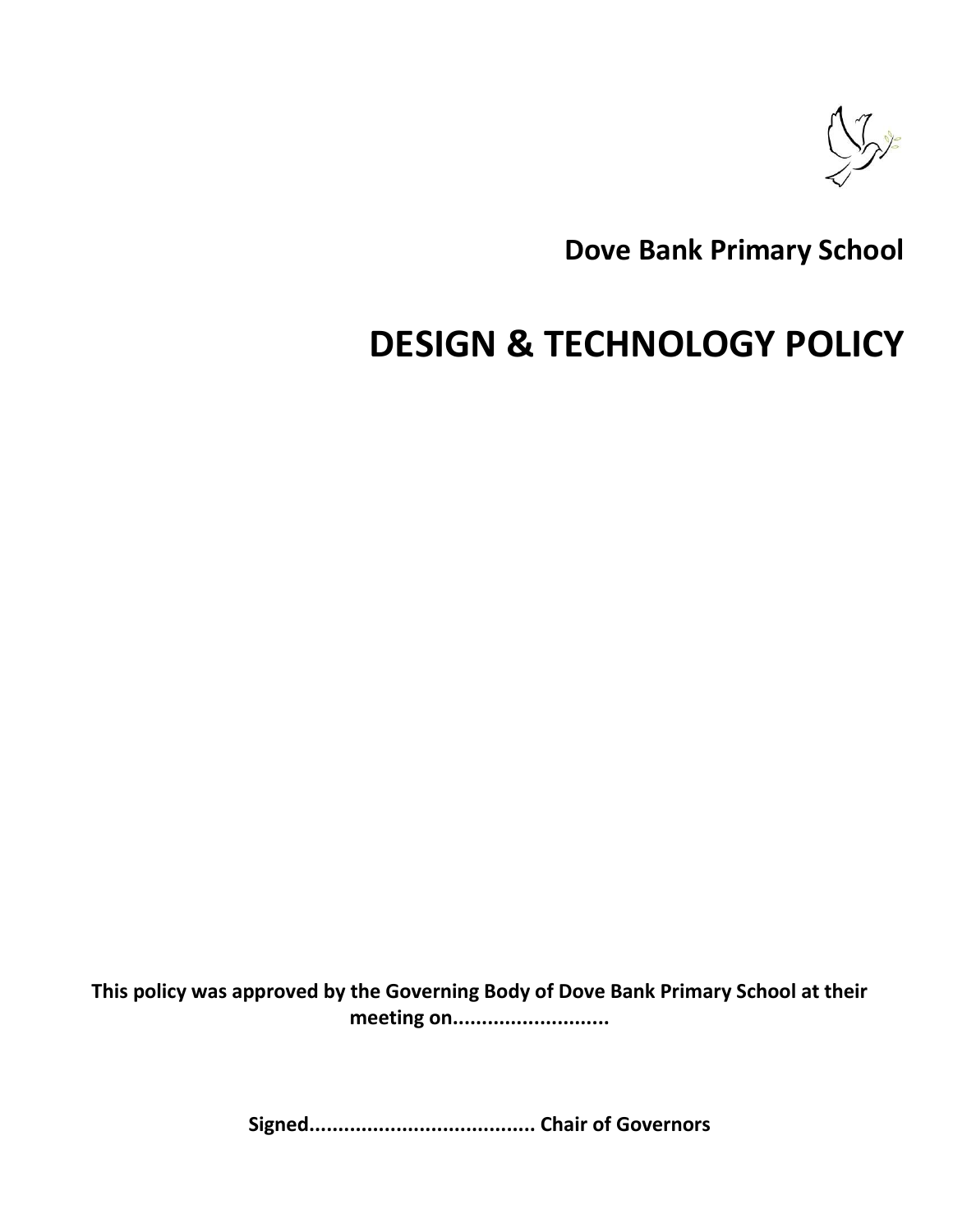# **Introduction**

This policy has been informed by National Curriculum 2014 guidance for design and technology. **Purpose of study**

Design and technology is an inspiring, rigorous and practical subject. Using creativity and imagination, pupils design and make products that solve real and relevant problems within a variety of contexts, considering their own and others' needs, wants and values.

They acquire a broad range of subject knowledge and draw on disciplines such as mathematics, science, engineering, computing and art. Pupils learn how to take risks, becoming resourceful, innovative, enterprising and capable citizens. Through the evaluation of past and present design and technology, they develop a critical understanding of its impact on daily life and the wider world. High -quality design and technology education makes an essential contribution to the creativity, culture, wealth and well-being of the nation.

# **Aims and Objectives**

The national curriculum for design and technology aims to ensure that all pupils:

- Develop the creative, technical and practical expertise needed to perform everyday tasks confidently and to participate successfully in an increasingly technological world
- Build and apply a repertoire of knowledge, understanding and skills in order to design and make highquality prototypes and products for a wide range of users
- Critique, evaluate and test their ideas and products and the work of others
- Understand and apply the principles of nutrition and learn how to cook.

Additional aims for design and technology in our school are:

- To develop imaginative thinking in children and to enable them to talk about what they like and dislike when designing and making
- To enable children to talk about how things work, and to draw and model their ideas
- To encourage children to select appropriate tools and techniques for making a product, whilst following safe procedures
- To foster enjoyment, satisfaction and purpose in designing and making
- To use ICT software to assist our designing and learning.

# **Teaching and Learning**

We use a variety of teaching and learning styles in design and technology lessons.

All teachers are encouraged to develop a repertoire of flexible, active learning methods, as well as an understanding of how children learn. Teaching methods may include a variety from the following:

- Effective strategies for starting and ending lessons, sharing objectives with the children
- Encouraging an active, questioning approach among the children
- Providing opportunities for children to work both individually and as part of groups
- Problem solving, with older children deciding on their own lines of enquiry
- Developing strategies to encourage independent learning
- Focusing on key skills, concepts and attitudes of the subject
- Time for reflection, review and evaluation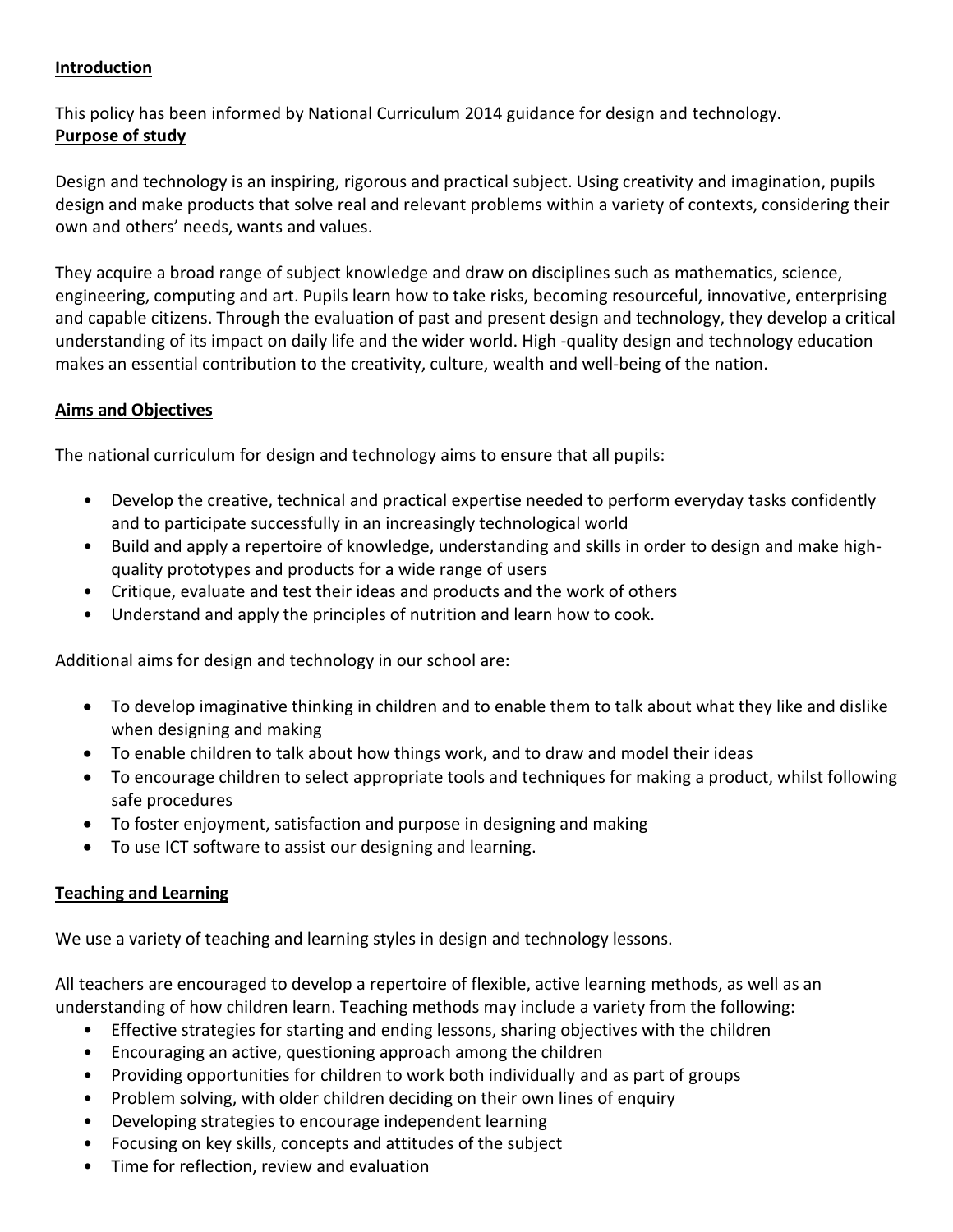Children will be given the opportunity to work within three main areas of development during each topic:

**1. Investigative, disassembly and evaluative activities (IDEAs) -** These activities provide opportunities for the children to explore existing products and to gain skills, knowledge and understanding which can be applied in a design and make assignment.

**2. Focused practical tasks (FPTs)** - Focused practical tasks provide opportunities to learn and practice particular skills and knowledge.

**3. Design and make assignments (DMAs)** - A design and make assignment provides an opportunity for the children to combine their skills, knowledge and understanding to develop products that meet a real need. (In general DMAs in Key Stage One will tend to be shorter in duration and, as children move towards the end of Key Stage Two, their designing and making will become more complex and therefore more time consuming.)

In all classes there are children of differing ability. We recognise the fact and provide suitable learning opportunities for all children by matching the challenge of the task to the ability of the child.

#### **Design and Technology Curriculum Planning**

Units are planned in line with the national curriculum and will allow for clear progression. Units will be designed to enable pupils to achieve stated objectives. Pupil progress towards these objectives will be recorded by teachers as part of their class recording system. Staff will follow medium term plans with objectives set out in the national curriculum and use the same format for their weekly planning sheet. Our use of Cornerstones Maestro Curriculum helps us ensure both coverage of the Design and technology curriculum throughout the year and cross curricular links to work in other subjects.

Short-term planning: Individual plans are devised for each art and design lesson. These plans list the specific learning objectives for each lesson and give details of how to teach them. They build on the medium-term plans**.**

Each topic will need to be reviewed, informally by the teachers and TAs within the year group to ascertain the enjoyment had by the children, the effectiveness of developing skills and the quality of purpose.

#### **The Foundation Stage**

We encourage the development of skills; knowledge and understanding that help reception children make sense of their world as an integral part of the school's work. We relate the development of the children's knowledge and understanding of the world to the objectives set out in the Early Learning Goals. These early experiences include asking questions about how things work, investigating and using a variety of construction kits, materials, tools and products, developing making skills and handling appropriate tools and construction material safely and with increasing control. These activities, indoors and outdoors, attract the children's interest and curiosity.

#### **Contribution of design and technology to teaching in other curriculum areas.**

**English** - Design and Technology contributes to the teaching of English in our school by providing valuable opportunities to reinforce what the children have been doing in their English lessons. The evaluation of products requires children to articulate their ideas and to compare and contrast their views with those of other people. Through discussion children learn to justify their own views and clarify their design ideas.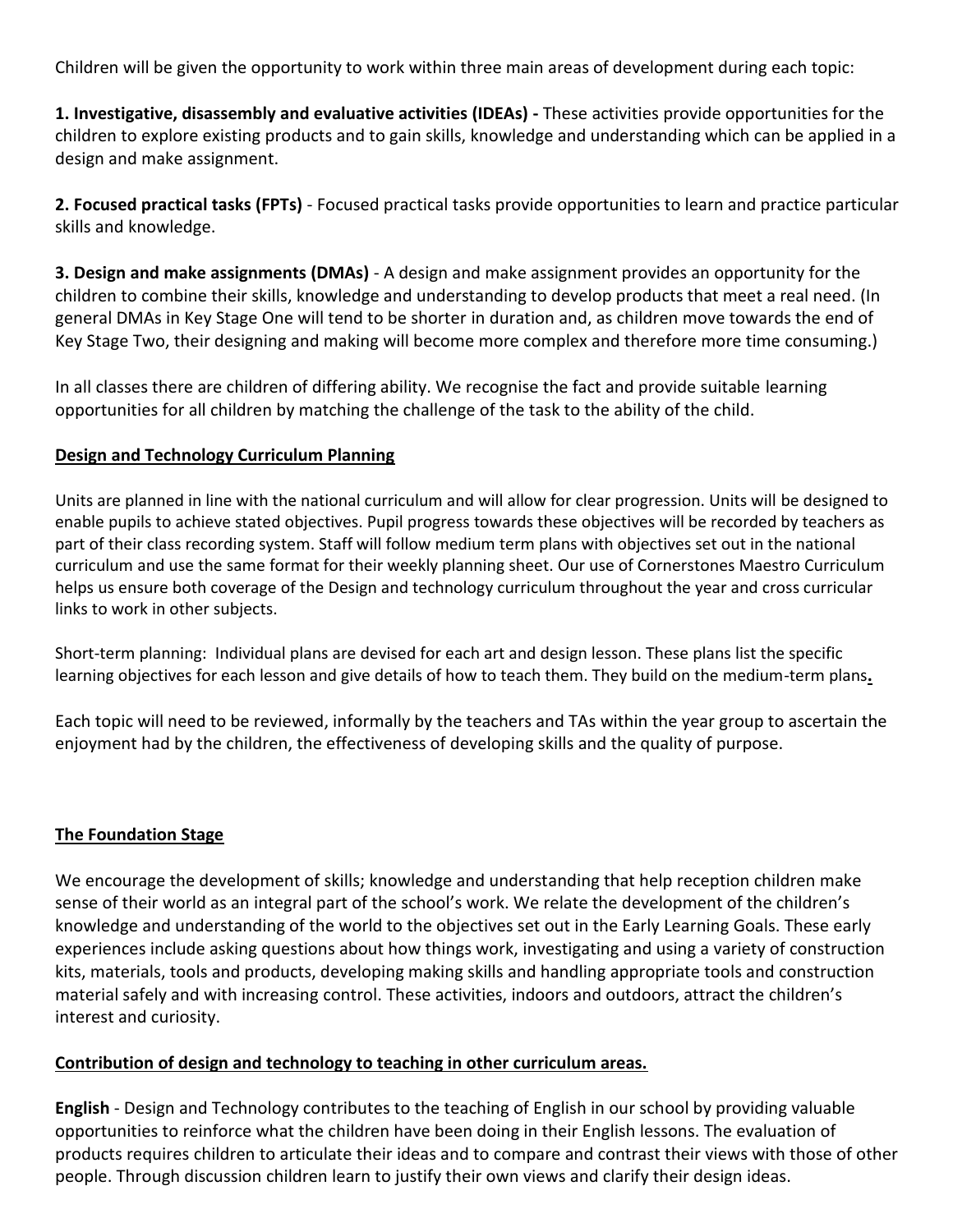**Computing** - We use ICT to support design and technology teaching when appropriate. Children use software to enhance their skills in designing and making, and use draw and paint programs to model ideas and make repeating patterns. The children also use ICT to collect information and to present their ideas through draw and paint programs.

**Personal, social, and health education and citizenship** - We encourage the children to develop a sense of responsibility in following safe procedures when making things. They also learn about health and healthy diets. Through their understanding of personal hygiene they also learn how to prevent disease from spreading when working with food.

**Spiritual, moral, social and cultural development** - Our groupings allow children to work together and they understand how we expect them to do this. Collaborative work in design and technology develops respect for the abilities of others and a better understanding of themselves. In addition, they develop a respect for the environment, for their own health and safety and that of others. They learn to appreciate the value of similarities and differences. A variety of experiences teaches them to appreciate that all people are equally important.

# **Special Needs Provision and More Able Pupils**

As an inclusive school we recognise the need to tailor our approach to support children with special educational needs as well as those who are identified as gifted and talented.

We teach design and technology to all pupils, whatever their ability and individual needs. Through our Design and Technology teaching, we provide learning opportunities that enable all pupils to make progress. We do this by setting suitable learning challenges and responding to each child's different needs.

Where pupils are to participate in activities outside the classroom, we carry out a full risk assessment prior to the activity, to ensure that the activity is safe and appropriate for all pupils.

Through this policy we aim to:

- Ensure that we recognise and support the needs of our children;
- Enable children to develop to their full potential;
- Offer children opportunities to generate their own learning;
- Ensure that we challenge and extend the children through the work that we set them;
- Encourage children to think and work independently and in group situations.

# **Assessment and Recording**

Teachers assess work in design and technology by making observations of the children working during lessons. They record progress made against the learning objectives for that lesson and record end of unit achievements. At the end of a unit of work, children undertake a review of their work that focuses upon an evaluation of the finished product and an overview of the various tasks undertaken. Teachers make an annual assessment of progress for each child, as part of the annual report to parents. Each teacher passes this information on to the next teacher at the end of each year.

Due to the practical nature of design and technology, evidence of work undertaken by children can be in the form of teacher's notes or as a photographic record. Samples of the design process and end product are also valuable evidence.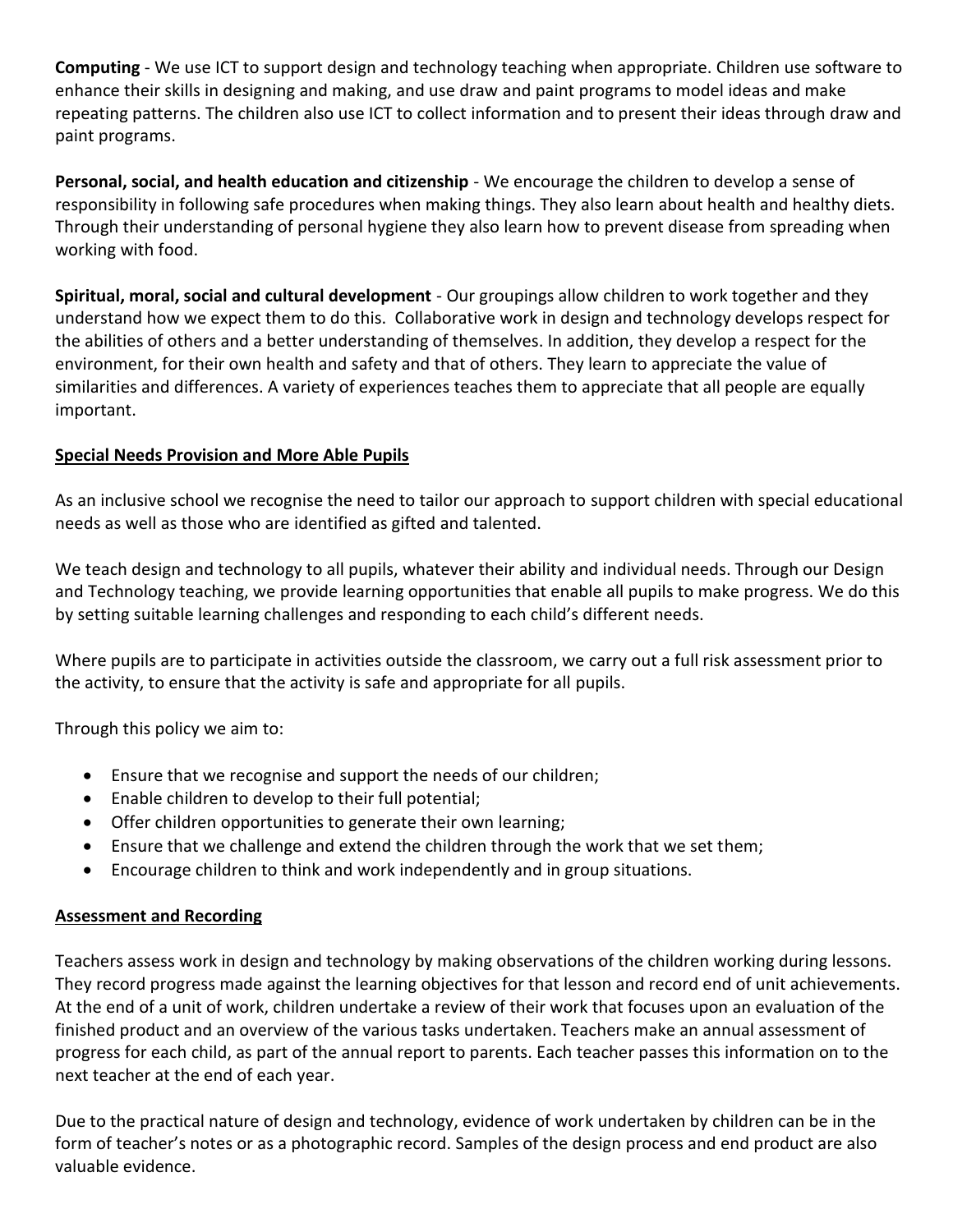The design and technology subject coordinator can review evidence of the children's work in their individual topic books.

# **Resources**

Our school has a wide range of resources to support the teaching and learning of this subject across the school. Classrooms have a range of basic resources, with the more specialised equipment being kept in the design and technology store.

# **Monitoring and Review**

The monitoring of the standards of children's work and of the quality of teaching in design and technology is the responsibility of the design and technology subject coordinator. Their work also involves supporting colleagues in the teaching of this subject, being informed about current developments in the subject, and providing a strategic lead and direction for the subject in the school. Lesson observations are also, occasionally, undertaken and the subject coordinator regularly reviews evidence of the children's work.

# **Design and Technology Policy Statement regarding the use of Food**

When working with food:

- An adult will be required to supervise activities involving cooking and food handling/preparation.
- When undertaking food activities the appropriate Health and Safety Procedures must be adhered to.
- When working with food all children should follow personal hygiene guidance (tie back hair, clean apron, use of blue plasters and washing hands)
- Teachers should check the dietary needs of the children in their class to identify any foods that should not be available to specific children, or groups of children.
- Any perishable food should be stored in a fridge.
- Only the equipment in the food cupboard, which is for food use only, should be used.
- Glass and wooden items should never be used.
- Only use equipment set aside to use with food.
- Set aside an area for children to wash their hands.
- Teachers taking part in any food activity should dress appropriately and follow the same procedures as the children with regard to any rules regarding personal hygiene.
- Ensure that all equipment is cleaned and put away in the food cupboard.
- Ensure that all children use their own equipment when tasting food.
- Certain spoons should be identified and used when placing food onto plates for children to taste food, teachers/TA's need to ensure children do not use their own.
- See the school's Health and Safety Manual for further guidance.

# **Health and Safety**

All adults leading should ensure that:

- DT equipment is not left out and unsupervised, Floors and work surfaces are kept clean and tidy and all tools used must be of good quality, in good condition and stored safely.
- Direct safety instructions should be given to children each time they undertake a design and technology activity.
- Children should be given suitable instruction on the operation of all equipment before being allowed to work with it.